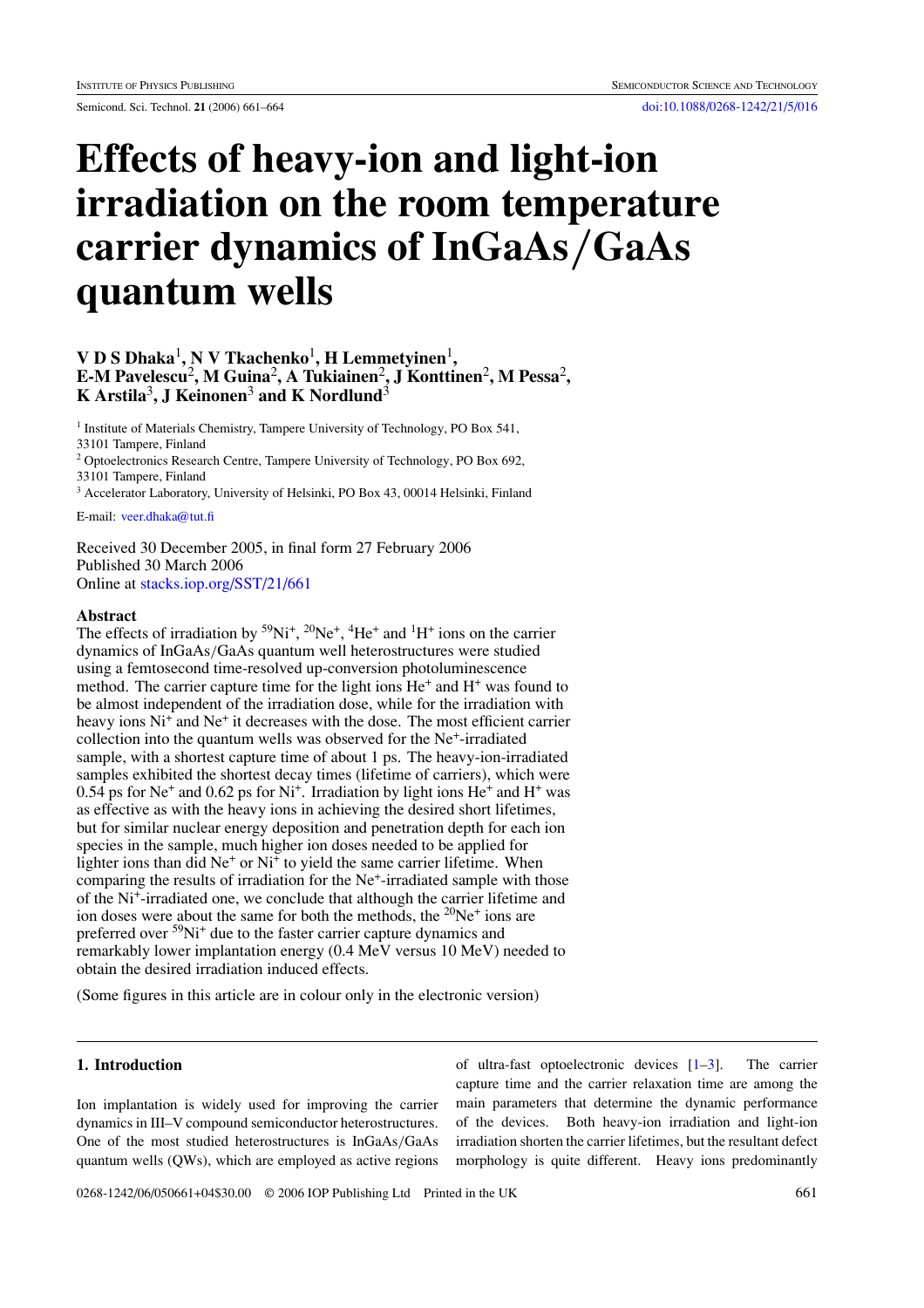<span id="page-1-0"></span>create clusters of point defects, while light ions produce isolated point defects [\[4–9](#page-3-0)]. The defect morphology is expected to affect the dynamics of the free carrier capture by the defect levels and the carrier recombination. The defects with higher activation energies induced by heavy ions are considered to be more efficient and thermally stable than those created by light ions [\[4](#page-3-0)]. In [\[10](#page-3-0)] it is suggested, however, that irradiating multiple-quantum wells with light ions is as effective as using heavy ions when fabricating ultrafast saturable absorber devices. This is an interesting observation and deserves further studies from the point of view of the carrier dynamics resulted in, when the QW samples are irradiated by different light and heavy ions.

In the present work we perform a comparative study on irradiation of InGaAs*/*GaAs MQWs by heavy ions and light ions and investigate the effects of irradiation on carrier capture time and decay time using the time-resolved upconversion technique and computer simulations. The criterion for comparison among the different light and heavy-ions was chosen such that each ion-irradiation produced the same amount of damage and penetration depth in the sample.

#### **2. Experimental methods**

The samples were grown by molecular beam epitaxy. They consisted of five compressively strained QWs made of 6 nm thick In0.29Ga0.71As*/*17-nm GaAs heterostructures deposited onto a 200 nm GaAs buffer layer on a GaAs (0 0 1) substrate and capped with a thin GaAs layer. The samples were irradiated by  $Ni<sup>+</sup>$  and  $Ne<sup>+</sup>$  (heavy ions) and  $He<sup>+</sup>$  and  $H<sup>+</sup>$  (light ions) at various doses and implantation energies, which were 10 MeV for Ni+, 0.4 MeV for Ne+, 0.2 MeV for He+ and 0.1 MeV for H+. A 5 MV EGP-10-II tandem accelerator was used for the Ni<sup>+</sup> irradiation and a 500 kV HVEC implanter for Ne<sup>+</sup>, He<sup>+</sup> and H<sup>+</sup>. Photoluminescence from these samples appeared at a wavelength of 1090 nm.

Time-resolved photoluminescence (TRPL) was measured using the femtosecond up-conversion method, as described elsewhere [\[11\]](#page-3-0). A femtosecond self-mode-locked titanium sapphire laser, pumped with an argon ion laser, was employed as a source of excitation pulses. The pulses had a wavelength of 820 nm, a pulse width of 50 fs, a repetition rate of 90 MHz, a time resolution of 100 fs, and an excitation power of 20–30 mW. The optical energy density on the sample surface was 0.3 mJ cm−<sup>2</sup> .

### **3. Results and discussion**

Each intense 820 nm excitation pulse having the density of carriers at the sample surface  $10^{19}$  cm<sup>-2</sup> injects free carriers high into the bands of quantum wells and barriers, creating a hot carrier distribution near the band edge. Since the barrier widths exceed the width of QWs by a factor of about 10, and the absorption coefficients in the barrier and in the QW are nearly equal, we may assume that most of the efficient carriers reaching the QWs are generated in the barriers. Those photo-excited carriers, which are generated elsewhere in the heterostructures and are not able to reach the quantum wells, would have no significance on the QWs PL dynamics. Furthermore, thermalization of these hot carriers



**Figure 1.** Selective TRPL decay profiles of InGaAs*/*GaAs QWs irradiated with Ni<sup>+</sup>, Ne<sup>+</sup>, He<sup>+</sup> and H<sup>+</sup> ions at different doses.



**Figure 2.** Time evolution (rise) of the PL signal from the as-grown sample ( $\tau_{\text{dec}}$  = 455 ps) and the samples irradiated by different ions, but each with the same lifetimes of about 70 ps. The PL rise profile corresponding to  $He<sup>+</sup>$  was similar to that of  $H<sup>+</sup>$  and is not shown here for clarity. Among the different ions with similar decay times, the fastest capture dynamics can be seen for the Ne<sup>+</sup> ion.

occurs extremely fast  $[12,13]$  and will not affect carrier lifetime measurements. Upon ultra-fast thermalization, the carrier transfer from the GaAs barriers into the QWs can be divided in two time-sequential processes: (i) carrier transport and (ii) carrier capture. In the first step, free carriers diffuse from the barrier layers to the QWs; in the second step, the carriers are captured by the QWs via a scattering process from the unbound three-dimensional into the quasi-two-dimensional states of the QWs. If the barrier layer is not too thick (*<* 20 nm), and less than the carrier mean-free path (as in our case), then the transfer process is dominated by the carrier capture rate, whereas the carrier transport process (diffusion) can be neglected [\[12](#page-3-0), [14–16\]](#page-3-0).

The key parameters in photoluminescence are the rise time and the decay time. The rise time is defined as the time required for photoluminescence to reach its maximum, and depends upon carrier thermalization, carrier diffusion in the barriers, carrier capture into the QWs. As mentioned previously, in our case, the terms due to the carrier thermalization and the diffusion can be neglected. Therefore, the rise time is essentially due to a carrier capture rate by the QW.

Figure 1 illustrates TRPL decay profiles for the InGaAs*/*GaAs QWs upon irradiation by the heavy and light ions. Figure 2 shows details of the onset of TRPL (i.e., the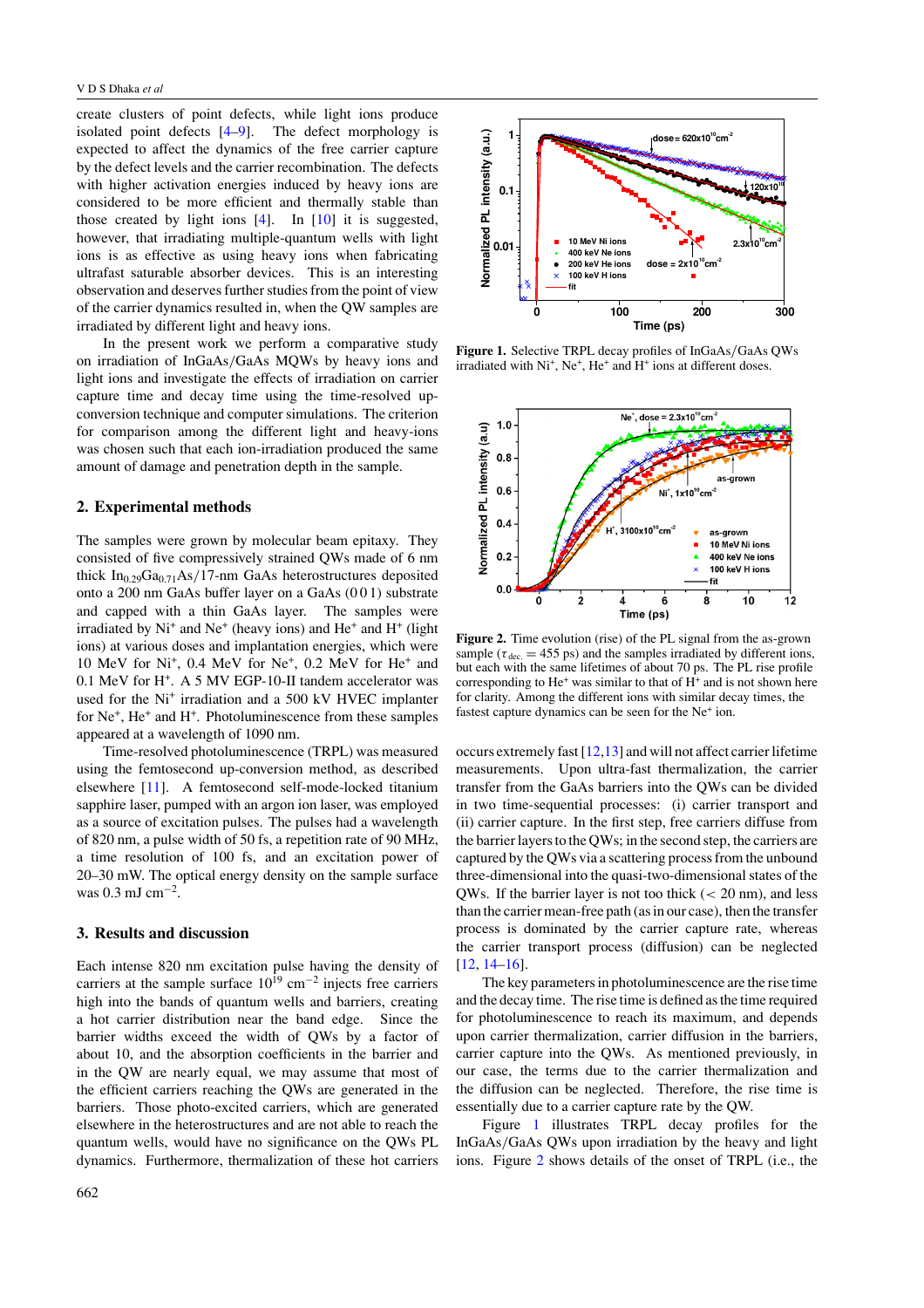<span id="page-2-0"></span>

**Figure 3.** Carrier capture time ( $\tau$ <sub>cap.</sub>) for different light and heavy ions as a function of irradiation dose. The capture time (not shown here) for the as-grown sample was 6 ps. The carrier capture time is almost independent of the dose for the light ions He<sup>+</sup> and H+.

rise time) for as-grown and different ions with comparable lifetimes. Because the carrier rise and decay profiles depend exponentially on time *t*, photoluminescence intensity  $(I_{PL})$  can be described approximately by

$$
I_{PL}(t) = -a_1 \exp(-t/\tau_{cap}) + a_2 \exp(-t/\tau_{dec}).
$$

We used a single exponential factor to fit the capture of the carriers with a characteristic time *τ*<sub>cap</sub> and a single exponential factor  $\tau_{\text{dec}}$  to describe the effective lifetime;  $a_1$  and  $a_2$  are pre-exponential factors.

Carriers from the barrier layer and the QW recombine in a non-radiative or radiative manner. Non-radiative recombination, which occurs via carrier capture by the defects, dominates the recombination mechanism at room temperature [\[17](#page-3-0)]. Therefore, the carrier lifetime extracted from the up-conversion TRPL data at room temperature is essentially determined by non-radiative recombination. The relaxation and capture of holes are known to be much faster than those of electrons; therefore, the decay and capture times recorded in our measurements are attributable to those of electrons [\[13](#page-3-0), [18\]](#page-3-0).

The observed exponential nature of QWs PL formation for as-grown and different heavy and light ions seen in figure [2](#page-1-0) suggests that the time limiting step in filling the QWs states in not diffusion, but quantum carrier capture. This would mean that the carriers involved in the QWs PL emission are generated relatively near the QWs. For each ion species, the capture time  $(\tau_{cap})$  at different irradiation doses is presented in figure 3. As can be seen, the fastest capture process occurs for the Ne<sup>+</sup>-irradiated sample with  $τ_{cap}$  between 1 and 2.4 ps at the doses shown in figure 3. It appears that while  $\tau_{\text{can}}$ is almost independent of the  $He<sup>+</sup>$  and  $H<sup>+</sup>$  doses it decreases with the Ni<sup>+</sup> and Ne<sup>+</sup> doses. For the as-grown samples (no irradiation),  $\tau_{cap}$  was 6 ps. For the He<sup>+</sup> and H<sup>+</sup> irradiated samples, the average  $\tau_{cap}$  was 3 ps and, for the Ni<sup>+</sup> sample, it varies between 2–5 ps depending on the dose. These time differences are small but discernable in TRPL with error limits  $|\Delta \tau_{cap}| \leq 0.2$  ps. Thus, for irradiation with different light and heavy ions, relatively short capture time values were observed as compared to the capture time (6 ps) of the as-grown sample. Among all the ion species used in this work, the most efficient carrier collection into the OW was observed with Ne<sup>+</sup> ion irradiation with a shortest capture time of 1 ps. The effect of



**Figure 4.** Decay time as a function of irradiation dose for different light and heavy ions. The desired decay time decrease is obtained with all the ions, but for  $Ni<sup>+</sup>$  and  $Ne<sup>+</sup>$  a much lower number of incident ions are needed to create the same decay time effect than for H<sup>+</sup> and He<sup>+</sup>.

ion irradiation on the capture time can be understood in terms of the amount of defects incorporated and also on the kind of defects created by different ions. The fact that irradiation by He<sup>+</sup> and H<sup>+</sup> has little effect on  $\tau_{cap}$  indicates that the defect morphology (point defects or complex defects) created at the QW interfaces is different for heavy ions and light ions. It is likely that the variation in  $\tau_{\text{cap}}$  with irradiation dose for Ne<sup>+</sup> and Ni+ is due to a creation of additional vacancies*/*defects at the QW interfaces, which may provide an additional carrier drift because of a concentration gradient present. Therefore, the carrier capture time depends not only on the amount of defects inside the heterostructures but also on the kind of defects each ion species creates. However, the effects created by the irradiation with different ions on the capture time of the QWs remain complex in nature and depends upon the defect dynamics. Other suitable experimental techniques and theoretical work are required to probe the defect dynamics in detail and are a topic of further investigation.

The amount of defects incorporated into the samples depends upon ion mass, implantation energy and irradiation dose. According to figure [1,](#page-1-0) the Ni<sup>+</sup>-irradiated sample at the lowest ion dose exhibited the shortest TRPL decay profile, *τ*dec, while the H+-irradiated sample at a 600 times higher dose had the longest  $\tau_{\text{dec}}$ . Figure 4 shows  $\tau_{\text{dec}}$  in greater detail. We can see that  $\tau_{\text{dec}}$  is inversely proportional to the ion dose. Compared to the as-grown sample (which had  $\tau_{\text{dec}} \approx 460 \text{ ps}$ ), the Ni<sup>+</sup>-irradiated sample exhibited  $\tau_{\text{dec}}$  from 62 ps to 0.62 ps in the dose range of  $(1-50) \times 10^{10}$  ions cm<sup>-2</sup>, and the Ne<sup>+</sup> sample had  $\tau_{\text{dec}}$  from 147 ps to 0.54 ps in the range of (1.3–100)  $\times 10^{10}$ ions cm<sup>-2</sup>. Accordingly, lifetime shortening by Ni<sup>+</sup> and Ne<sup>+</sup> irradiation is very significant. For light ions, the shortest decay time of 0.75 ps was observed for the He<sup>+</sup>-irradiation at dose  $5 \times 10^{13}$  ions cm<sup>-2</sup>. Though all the ions shorten the lifetime, Ni<sup>+</sup> and Ne<sup>+</sup> do so at low ion doses. A comparison of Ni<sup>+</sup> with  $Ne<sup>+</sup>$  reveals that  $Ne<sup>+</sup>$  requires an implantation energy, which is 25 times smaller than that for Ni<sup>+</sup> to yield the same  $\tau_{\text{dec}}$  value. In addition,  $Ni<sup>+</sup>$  and  $Ne<sup>+</sup>$  as heavy ions are believed to produce clusters of point defects, which are more stable than isolated point defects mainly produced by light ions [\[4–9](#page-3-0)]. Also, unlike the Ni ions, Ne being a noble gas it is easier to use in ion sources and can be used in smaller accelerator, which is much more suitable for irradiations. Thus, from the point of view stable